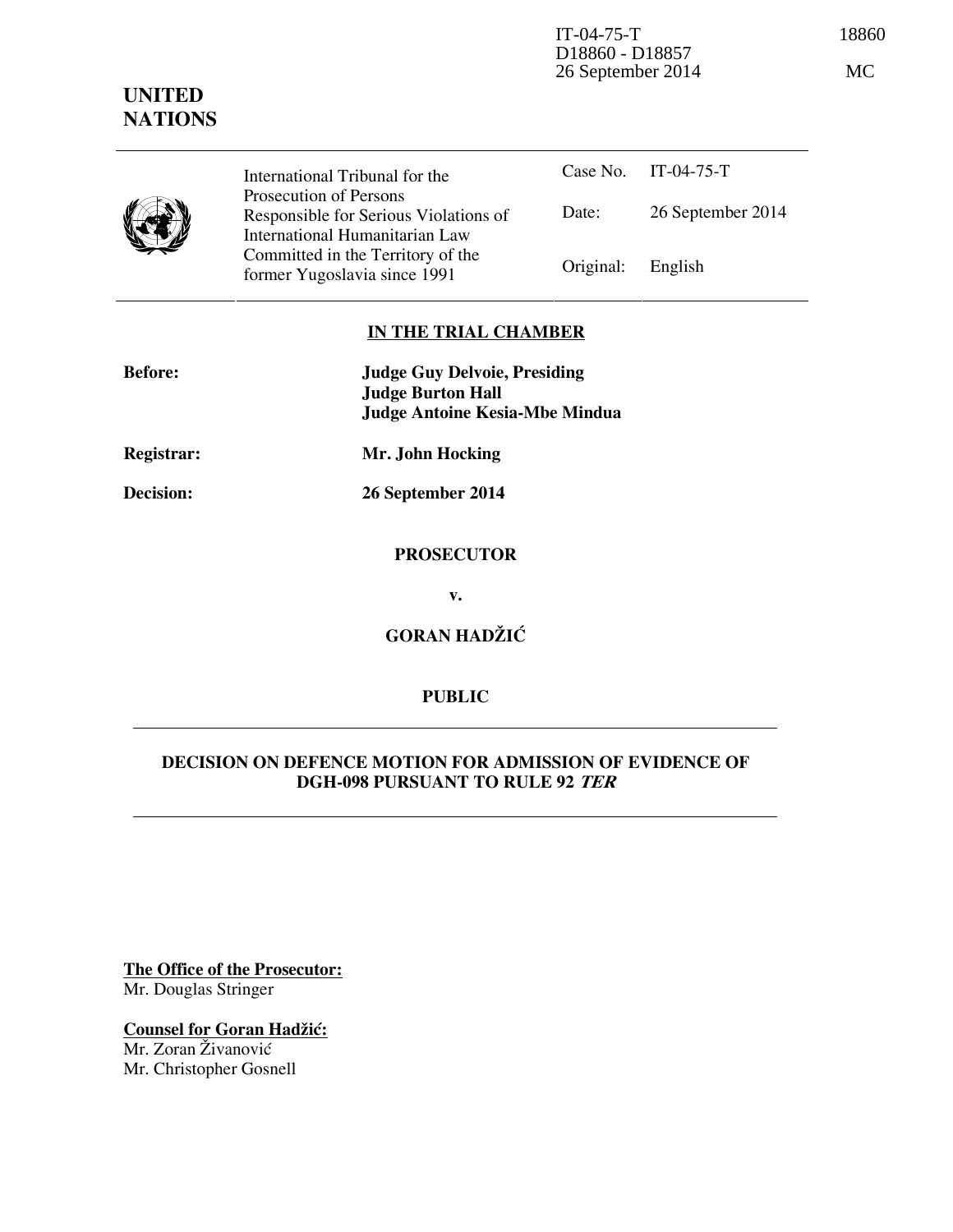18859

1. **THIS TRIAL CHAMBER** of the International Tribunal for the Prosecution of Persons Responsible for Serious Violations of International Humanitarian Law Committed in the Territory of the former Yugoslavia since 1991 ("Tribunal") is seised of the "Defence Motion for Admission of Evidence of Radoslav Zlatić (DGH-098) Pursuant to Rule 92 *ter*", filed on 26 August 2014 ("Motion"). The "Prosecution Response to Motion for Admission of Evidence of DGH-098 Pursuant to Rule 92 *ter*" was filed on 10 September 2014 ("Response"). The Defence did not file a reply.

#### **A. Submissions**

2. In the Motion, the Defence requests the admission of DGH-098's prior testimony in the case of *Prosecutor v. Dokmanović* ("Dokmanović case")<sup>1</sup> and its associated exhibit, DGH-098's prior witness statement admitted in the *Dokmanović* case,<sup>2</sup> pursuant to Rule 92 *ter* of the Tribunal's Rules of Procedure and Evidence ("Rules"), subject to the witness's in court affirmation.<sup>3</sup> The Defence submits that DGH-098's prior testimony is relevant and probative.<sup>4</sup> The Defence further submits that its admission under Rule 92 *ter* of the Rules will promote "the expeditious conduct of proceedings", as the content of DGH-098's evidence could not be adduced within the 1.5 hours designated for his direct examination.<sup>5</sup>

3. The Prosecution responds that it does not object to the admission of DGH-098's prior testimony and its associated exhibit, Rule 65 *ter* numbers 1D03153 and 1D03152, subject to compliance with the conditions contained in Rule 92 *ter* when DGH-098 is present in court.<sup>6</sup>

#### **B. Applicable Law**

4. Rule 92 *ter* of the Rules provides:

(A) A Trial Chamber may admit, in whole or in part, the evidence of a witness in the form of a written statement or transcript of evidence given by a witness in proceedings before the Tribunal, under the following conditions:

(i) the witness is present in court;

(ii) the witness is available for cross-examination and any questioning by the Judges; and

(iii) the witness attests that the written statement or transcript accurately reflects that witness' declaration and what the witness would say if examined.

 $\overline{a}$ 

<sup>1</sup> Rule 65 *ter* number 1D03153.

<sup>2</sup> Rule 65 *ter* number 1D03152.

<sup>&</sup>lt;sup>3</sup> Motion, paras 1, 8.

<sup>4</sup> Motion, paras 5-6.

<sup>&</sup>lt;sup>5</sup> Motion, para. 7.

<sup>6</sup> Response, para. 1.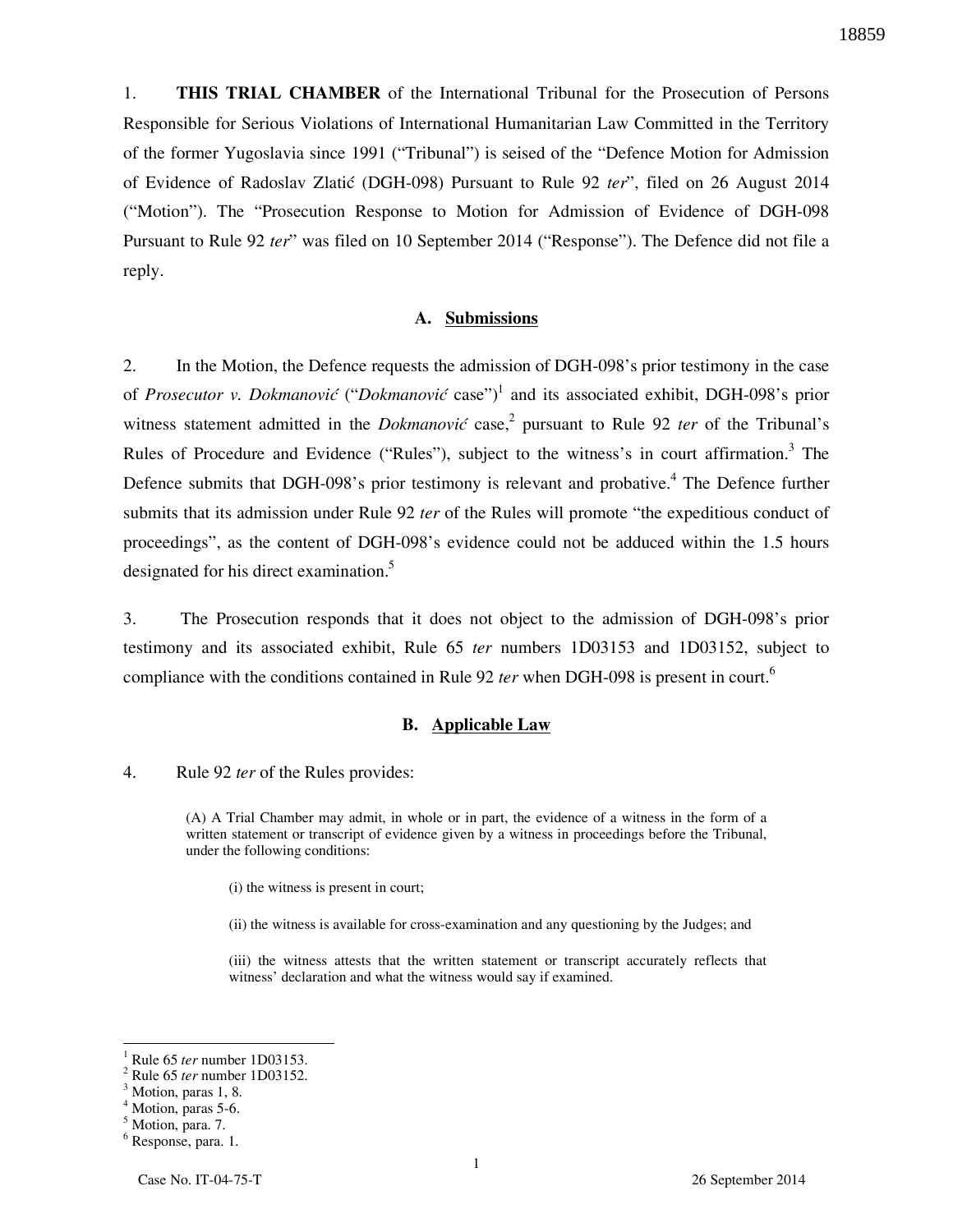(B) Evidence admitted under paragraph (A) may include evidence that goes to proof of the acts and conduct of the accused as charged in the indictment.

5. The main objective of Rule 92 *ter* of the Rules is to ensure an effective and expeditious trial in accordance with the rights of the accused.<sup>7</sup> The jurisprudence of the Tribunal has also applied the Rule as permitting, by necessary inference, the admission of exhibits where they accompany written statements or transcripts and form an "inseparable and indispensable" part of the written evidence.<sup>8</sup> In order to satisfy this requirement, the document must be one without which the witness's testimony would become incomprehensible or of lesser probative value.<sup>9</sup> Moreover, the evidence sought to be admitted, whether a written statement or a transcript of oral testimony, must fulfil the general requirements of admissibility of Rule 89(C) of the Rules—the proposed evidence must be relevant and have probative value.<sup>10</sup>

#### **C. Discussion**

6. DGH-098's proposed evidence contains information about, *inter alia,* (a) events that took place on 20 November 1991 in Vukovar, including the meeting at Velepromet;<sup>11</sup> (b) problems members of the SBWS Government encountered when leaving Velepromet;<sup>12</sup> and (c) the connection, if any, between the SBWS Government and Arkan's Men.<sup>13</sup> The Chamber finds that the tendered associated exhibit, DGH-098's prior statement admitted in the *Dokmanović* case and referred to during his testimony in that case,  $14$  forms an inseparable and indispensable part of DGH-098's evidence. The Trial Chamber accordingly considers that the proposed evidence is appropriate to be admitted in written form and finds that the tendered evidence is relevant, has probative value, and is appropriate for admission pursuant to Rules 89(C) and 92 *ter* of the Rules.

#### **D. Disposition**

7. Accordingly, the Trial Chamber, pursuant to Rules 54, 89(C), and 92 *ter* of the Rules, hereby:

 $\overline{a}$ 

<sup>&</sup>lt;sup>7</sup> Prosecutor v. Prlić et al., Case No. IT-04-74-T, Decision on the Application of Rule 92 *ter* of the Rules, 3 July 2007, p. 2; *Prosecutor v. Popovi} et al.*, Case No. IT-05-88-T, Decision on Motion to Convert *Viva Voce* Witnesses to Rule 92 *ter* Witnesses, 31 May 2007, p. 2.

<sup>&</sup>lt;sup>8</sup> Prosecutor v. Đorđević, Case No. IT-05-87/1-T, Decision on Vlastimir Đorđević's Motions for Admission of Evidence Pursuant to ICTY Rule 92ter, 22 January 2010 ("*Đorđević* Decision"), para. 7; Prosecutor v. Lukić and Lukić, Case No. IT-98-32/1-T, Decision on Confidential Prosecution Motion for the Admission of Prior Testimony with Associated Exhibits and Written Statements of Witnesses Pursuant to Rule 92 ter, 9 July 2008 ("Lukić and Lukić Decision"), para. 15; *Prosecutor v. Stanišić and Simatović*, Case No. IT-03-69-T, Decision on Prosecution's Motion for the Admission of Written Evidence of Witness Slobodan Lazarević Pursuant to Rule 92 *ter* with Confidential Annex, 16 May 2008 ("*Stanišić and Simatović Decision"*), para. 19.

<sup>&</sup>lt;sup>9</sup> *Dorđević* Decision, para. 7; *Lukić and Lukić* Decision, para. 15; *Stanišić and Simatović* Decision, para. 19.

<sup>&</sup>lt;sup>10</sup> *Bordević* Decision, para. 5; *Lukić and Lukić* Decision, paras 15-16.

<sup>11</sup> Rule 65 *ter* number 1D03153, pp. 3217-3220, 3224-3228, 3233-3234; Rule 65 *ter* number 1D03152, pp. 2-3.

<sup>12</sup> Rule 65 *ter* number 1D03153, pp. 3228-3231; Rule 65 *ter* number 1D03152, pp. 2-3.

<sup>13</sup> Rule 65 *ter* number 1D03153, pp. 3232-3233.